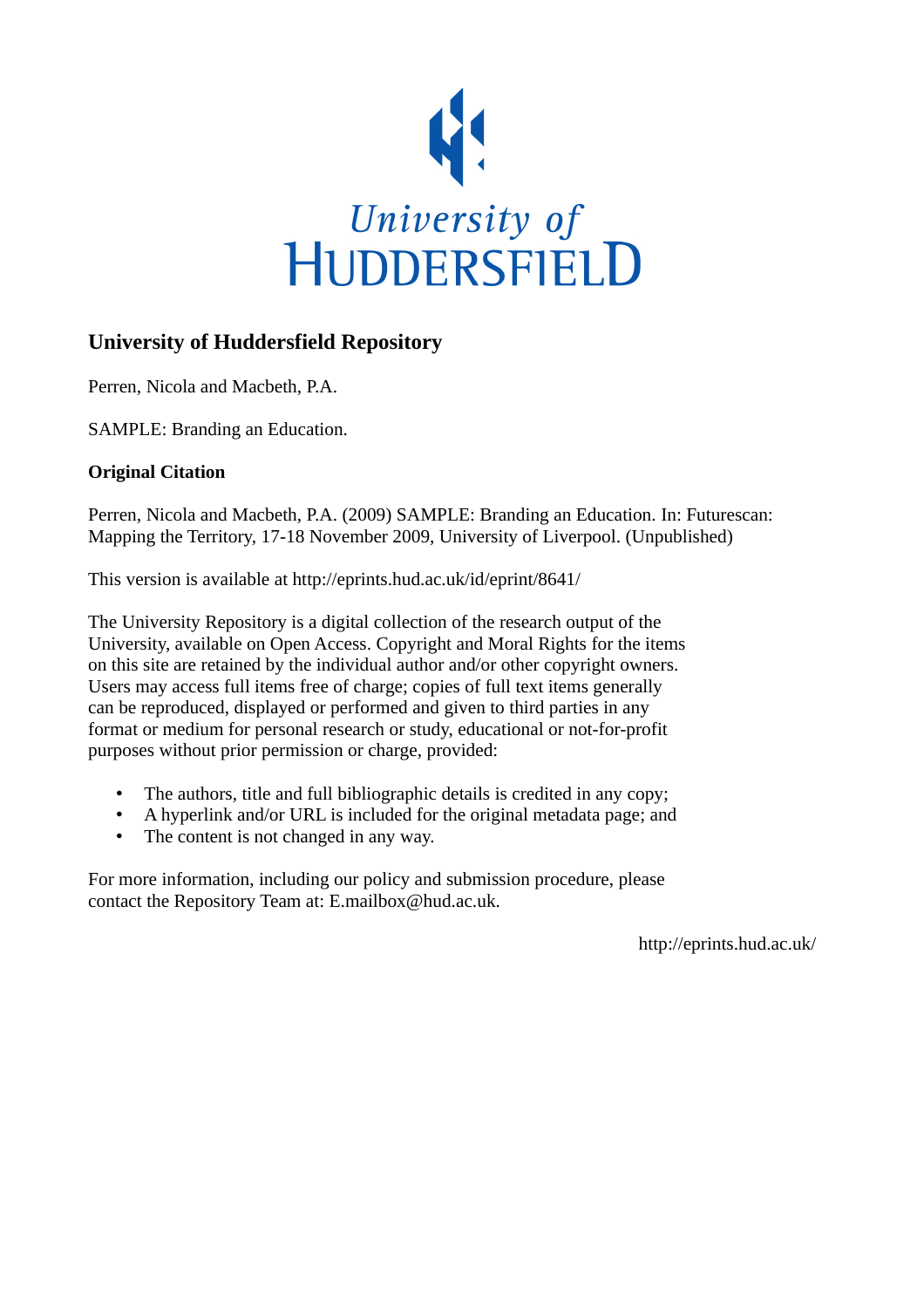#### **Contact Details**

For enquiries please contact sally.wade@ntu.ac.uk

This conference is designed for professional Fashion and Textile Educators, Mphil or PhD students, and interested industrial partners

# Futurescan: MAPPING THE<br>TERRITORY

Association of Fashion and Textiles Courses Conference 17th–18th November 2009 University of Liverpool Foresight Centre